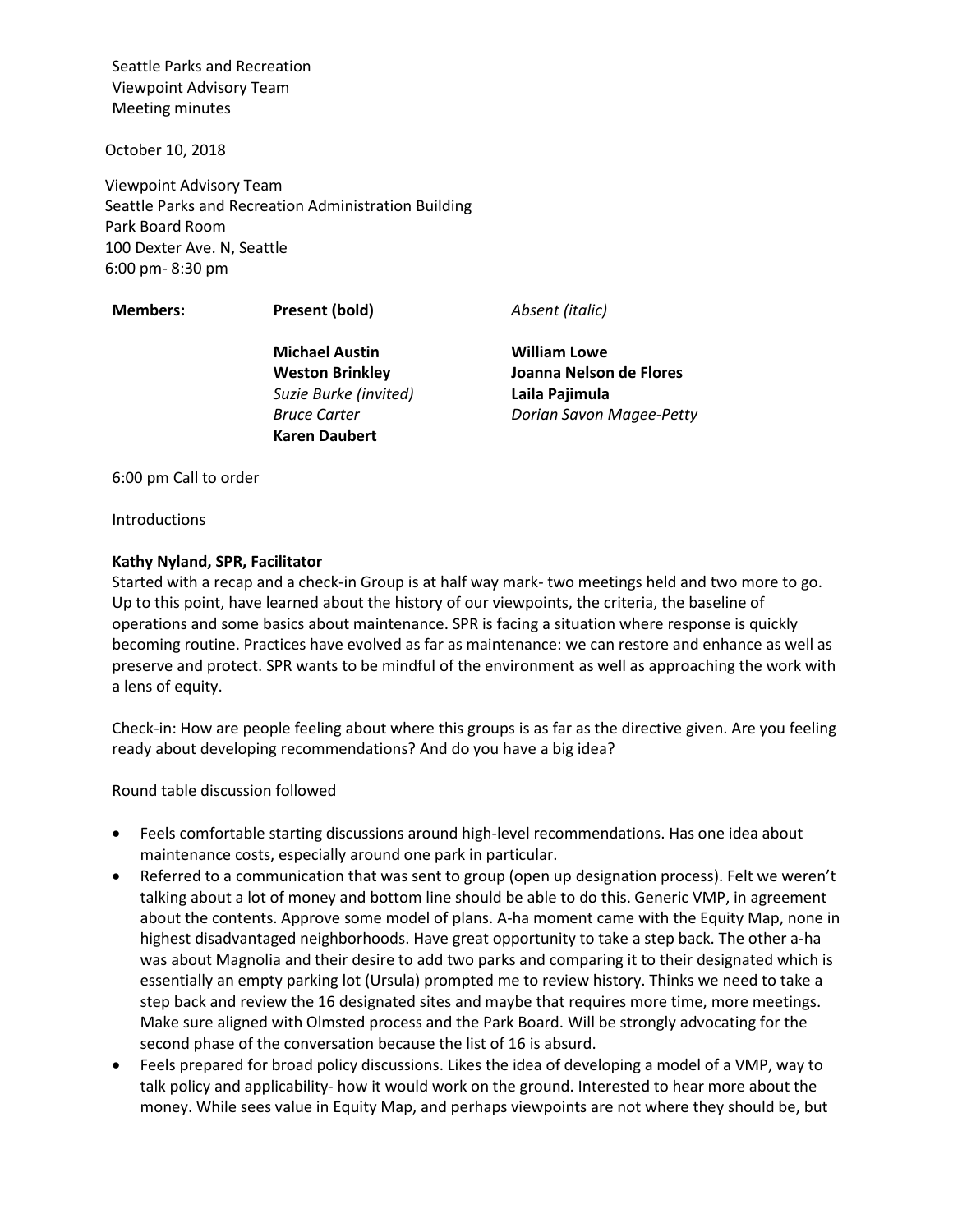Seattle Parks and Recreation Viewpoint Advisory Team Meeting minutes

> we are not tasked with that front. Don't think this group should determine what is magnificent and what is not. That's a bigger process, and different. Goal to achieve something valuable and set-up for next piece, whatever that may be.

- Feels prepared to have a discussion and start making recommendations. Thinking about the directive, recommendations and framework. And part of the recommendations may be what's next. We could advocate for a part two. But focus is doing proper upfront restoration care so long-term care is more effective.
- Applauds groups efforts. Mentioned morning news of viewpoint story. Interesting challenge is to look our neighborhoods and how they define viewpoints. Spirited conversation narrowed down to action. Solid input part of the process.

KN: 16 was SPR's starting point. Future conversations could accommodate that. SPR currently cannot manage the 16 we have, and they want to. The desire is to develop recommendations that will to success and then scale that effort out. Budget is not associated with this effort. The effort is focused on actions based on the recommendations, budgets will be developed.

Q: Restoration costs, are these CIP? Is column a tool to determine which sites need additional expenditures?

A: This are quick estimates. Could be CIP, General Fund, Park District?

**Patti Bakker, SPR, Green Seattle Partnership (GSP)** GSP is focused on restoring city's forested parklands. Will talk about managing that in conjunction with city's viewpoints. 11% of city's land is in parklands, more than 6,500 acres. Of that, 2,500 acres are forested or natural areas that are slated for restoration under GSP. GSP is a public-private partnership with City of Seattle and Forterra. Managing restoration for health of the forest as well as health for the residents. There are many benefits associated with natural areas.

The program was formed in 2005. Goals of strategic plan include restoring 2,500 acres by 2025, as well as engaging public. Work of GSP guided by strategic plan and 2017 update. Best management practices and field guides help guide work.

Some of our work in forest zones does fall within the designated viewpoints which means doing the work differently in those areas. It means no trees, it means implementing restoration on those slopes without trees so need to apply different practices. Guidelines and practices include a native plant palette. This is a list of native plant species - trees, shrubs, ground covers. We pull from plant palette when we're working on any restoration site. There are a number of considerations that go into plant selection: identified target forest types, topography, hydrology, etc. In the case of viewpoints, we are mindful that we can't plant something over a certain height. Pull shrubs and types that are most appropriate, within height limitations, but also need to pay attention to the need to stabilize slope. Habitat also plays a role in vegetation selection. That said, viewpoints can have a different restoration focus such as providing habitat for pollinators and for birds. Within last few years, Seattle has become a Bee City and an Urban Bird Treaty City which are official designations. City has agreed to put these lenses on all of our actions. GSP has started considering which restoration sites would be good candidates for pollinator projects. Viewpoints are ideal candidates. Can also focus on bird habitats for shrub and ground nesting species. In process of developing BMPs for pollinators and incorporating bird habitat into our restoration efforts. This is an opportunity to dovetail efforts with viewpoint management.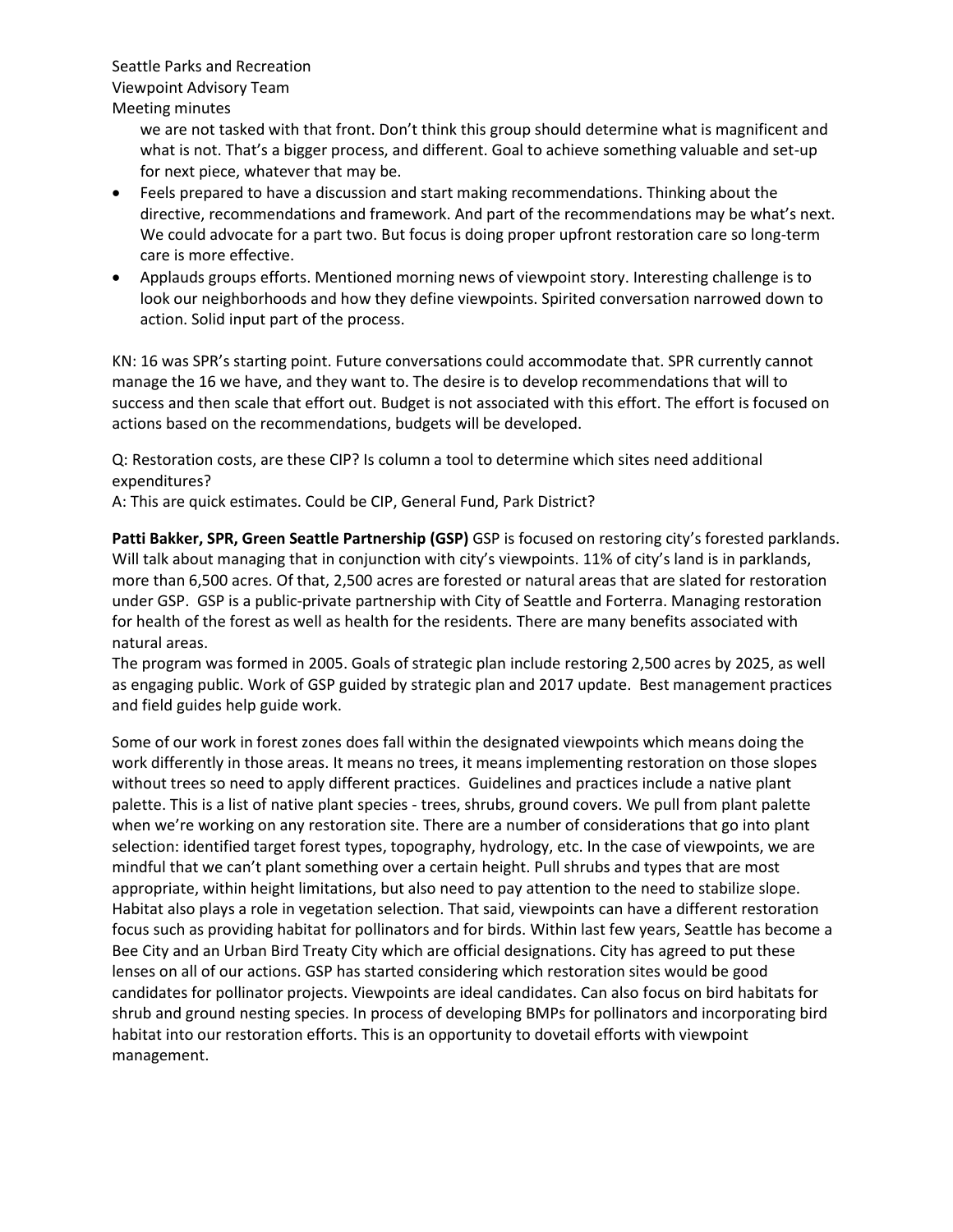Viewpoint Advisory Team

Meeting minutes

Q: Clarification. Is there an established GSP approach for viewpoints?

A: Not that has been written. Not as a separate best management practice.

Q: How many viewpoints has GSP worked on? Or areas managed for views

A: Have not mapped that out. Betty Bowen. Some worked at Kerry. In 13 years, 1,500 acres. In early years, we were figuring out how to do this. Seattle is first city of nation to do undertake this work, scale and type so fair amount of learning- ramping up of knowledge, staff and funding. Started with low hanging fruit, the easiest. Areas with least slopes. Now faced with more challenges, how to work in areas that are steep slopes.

Q: As take out invasive plants or remove trees, how does that work in conjunction with restoration efforts? Talking about steep slopes.

A: This is tricky and a big task on our plates- restoration on steep slopes, like Duwamish Head Greenbelt with 70% slopes, dominated by ivy which is threatening trees. Ivy is a threat but removing all of that ivy in one time is a threat as slope could fail. Examining how. We know there are ways to do but requires a lot more funding. Phases of restoration: 1: removal of invasives. 2: plant natives. 3: work on establishment 4: final closing stage

Q: Colman Park; If we take out invasives on steep slope, how do justify one action as an improvement or another?

A: Try to restore and minimize the risks. Colman proposal includes two areas- below and above path. Thin maples and treat stumps (deaden roots) below trail. Thin maples but not treat stumps above trail until established for slope stability.

Comment: GSP use volunteers but not on steep slopes. Workers who do that are professional crews so that work has a budget component.

Matt Stemple, SPR, Arborist (VMPs)

Q: Yellow areas on PPT, is that the view corridor? Or examples? Is Matt's work restricted? A: The corridors are examples. We only focus on park property and there are times when obstruction is on private property.

**Goals:** Remove and replace current vegetation to;

- Reestablish and maintain the view.
- Reduce vegetation maintenance intervals.
- Preserve stability of the slope.
- Improve safety for workers maintaining vegetation.

Don't want to create a situation that would enhance a slide potential. Summary includes basic location, slope description/percentage, and past maintenance practices.

Proposal includes action over course of multiple years. With restoration efforts, could reduce our vegetation maintenance needs. Action needs to be done over a long period of time, to restore and transition.

Q: What is a long process? Two years? Five years?

A: That depends on the viewpoint. Some viewpoints like Hamilton are at 66%. Dr Jose Rizal has 40% so not as steep and not as susceptible to slides. Transition could be quicker.

Q: Dr Jose Rizal Park isn't one of our 16, correct?

A: That is correct. The idea was to do a draft VMP because it poses some unique challenges and its location is an area that is underrepresented (equity index).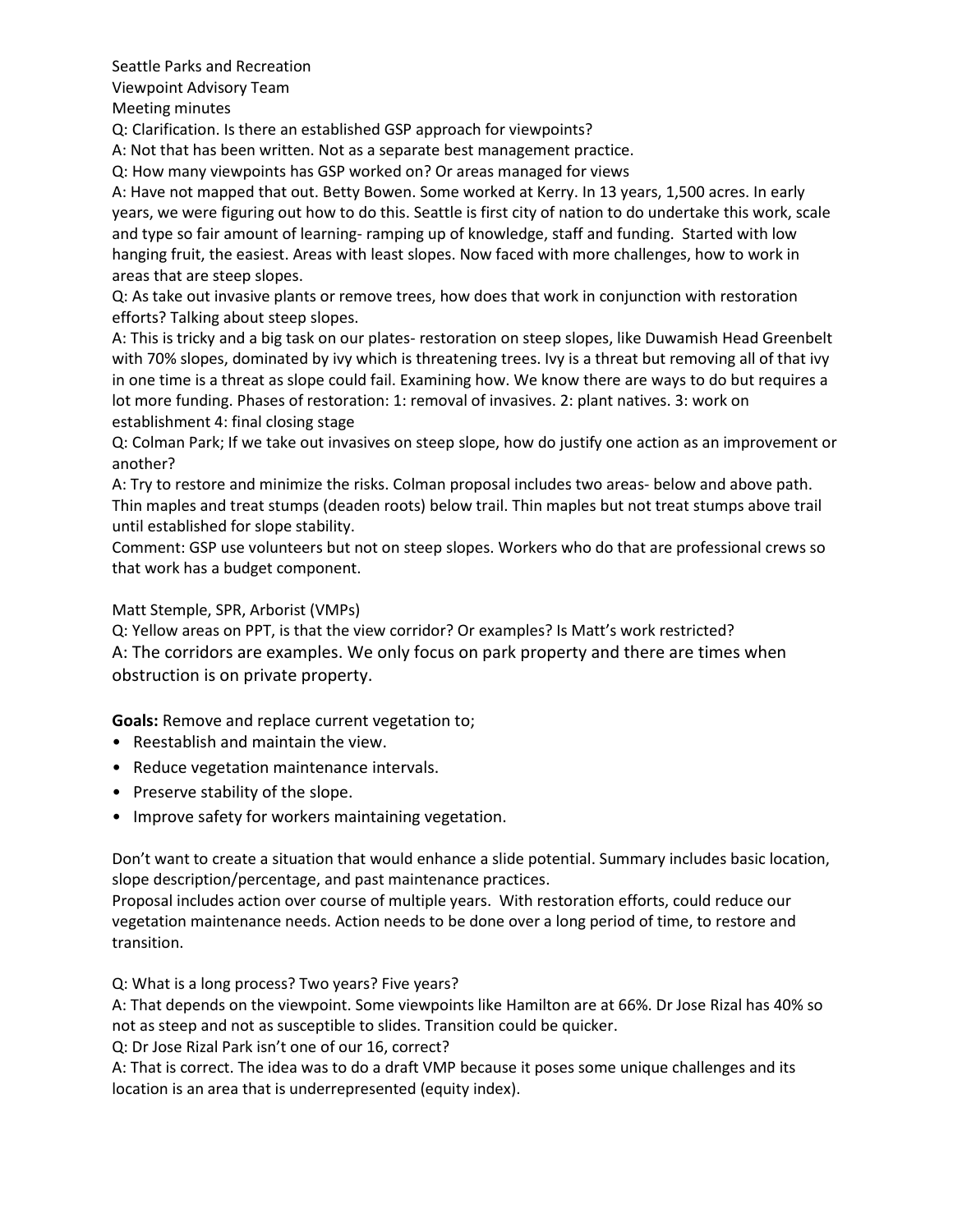Viewpoint Advisory Team

Meeting minutes

Comment: Agree to unique challenges, but this inclusion seems problematic from a policy standpoint because it's outside the 16 pick and choose outside the category of 16. Encourage us to draw lines and stick to them.

Comment: Desire for universal language. Continue to hear references to thinking and topping. And we do not top trees.

Thinning: general term used when doing restoration to increase light penetration down to ground floor to establish new plants. Thin canopy to allow for more light. Could be done through thinning, tree removal or pruning.

Topping: Bigger discussion needed. But for the sake of tonight, topping is when you cut the top of a tree off. It is not a practice that we use. May contemplate for a veteran tree still has value and purpose but in current situation may pose threat or risk, if we reduce height, reduce leverage and overall load and topping could be acceptable to retain tree and continue to provide benefit to eco-system. Topping in viewpoint, we use height reduction pruning to thin, help retain tree for short period of time. Helps benefit with stability and with establishment, would eventually remove the tree. Risk to employees is site specifics.

Q: Understand we do not want to set precedent about topping trees within viewpoints, for view purposes.

A: It is against city policy to trop trees, via ECA Ordinance, updated and then adopted in January 2018. It is not an industry standard or practice due to risk of health of tree and staff.

Q: Have you looked at estimates or budget figures per square foot?

A: No, this is strictly draft plan for more management of viewpoint. Cost, time, budget, staff.

Q: Reduce vegetation maintenance intervals, is this consistent with the recommendations provide by geo-tech consultants?

A: Yes, if we had proper inventory and species, reduce time needed to prune/touch tree to maintain view. Example Dogwood- require little, if any, maintenance.

Q: With resilience lens, have there been discussions about redesign or realignment of boundaries to allow for natural erosion to occur before embarking on restoration? Keep people safe but allow possible slides to occur.

A: No. Would need to consult with Geo-Tech engineers to see how feasible that is.

Q: Is there a differentiate made within these plans between areas within designated view corridor and areas that are not? Are there other intersecting management plans, such as areas that are GSPmanagement? And areas outside GSP?

A: That could be next steps. If these draft VMP are the right direction, we could delve deeper and make those distinctions. Have plans that include various overlaps, that are detailed and site-specific. Need to also determine, what is the view. One for natural area and section for area that is part of view.

Q: Admiral Way VMP, are goals in priority order? Admiral doesn't list reestablish as top goal? A: I don't think goals are in priority order.

Q: With Hamilton, there is a restoration costs (\$196K), did the VMPs take that into account? A: No, figures associated with square footage.

## Break: Reconvene

Conversation to daylight ideas about viewpoint maintenance ideas. Recurring themes heard thus far include VMPs, site specifics and overlays (different areas have different needs). Access needs and align with plant inventory. Do we treat viewpoints differently than we do other parks? It sounds like we don't but is there an opportunity to call that out, and create specific approaches? There's nothing off limits.

Universal rules: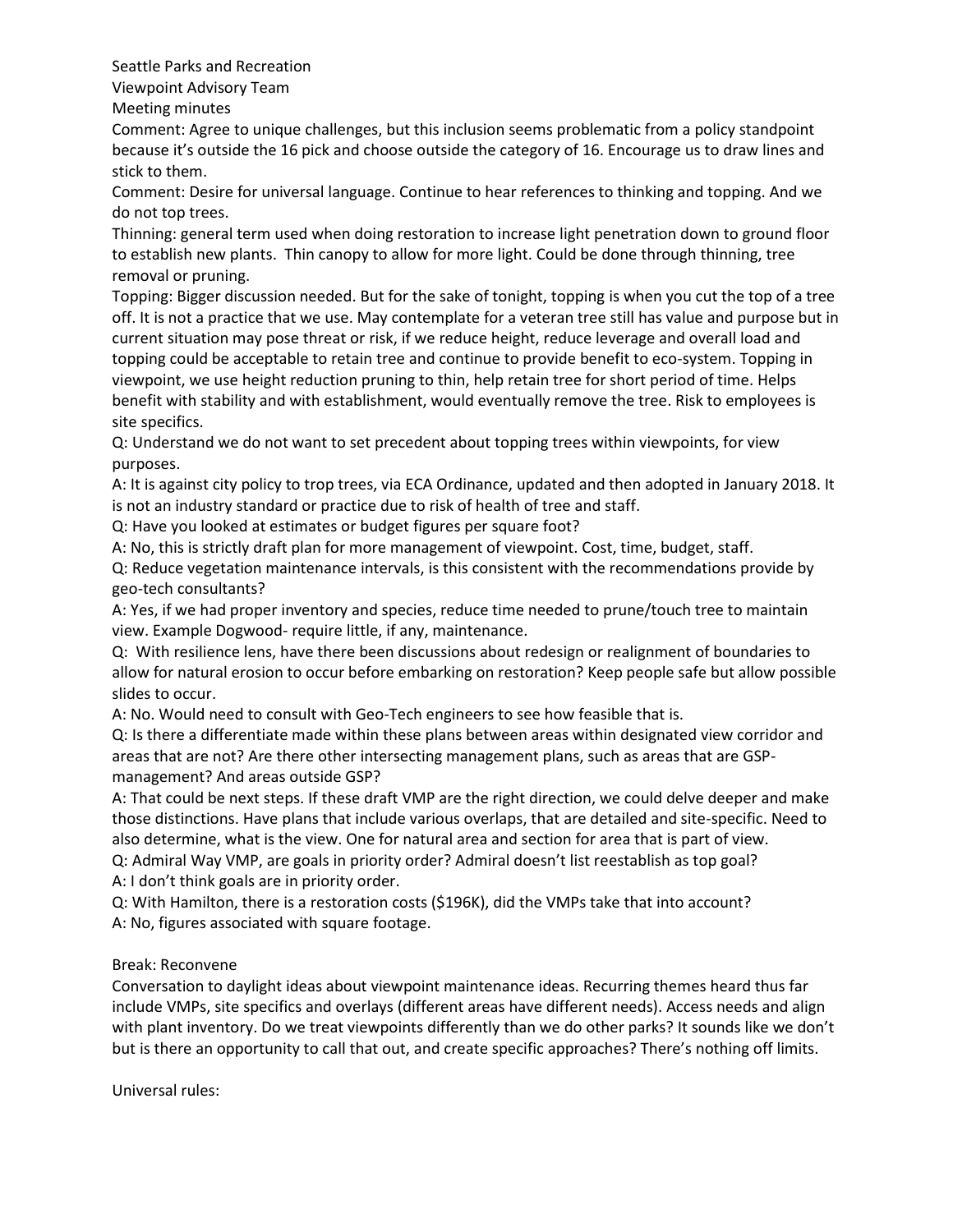#### Viewpoint Advisory Team

#### Meeting minutes

Looking for recommendations. We know we have these 16 designated viewpoints. Think big picture, not editorial.

### Conversation: *running comments*

- For organizing purposes, maybe we have themes.
	- o Resources.
	- o VMPs
	- o Best Management Practices
	- o Hold space for recommendations for future.
- Highlight the use being about views. Understand that SPR is supposed to treat viewpoints differently but is not currently able to do so.
- Agree with themes brought forward. Would add resilience under BMPs. Would also add revenue generate, find alternative mechanisms under resources (sub heading)
- Are we prioritizing viewpoints? Or looking at parody? Treat all 16 or prioritize within? What's criteria?
- Should we prioritize viewpoints over other parks? Or prioritize within 16?
- There are three viewpoints that stand out as far as maintenance costs and safety to employees/visitors.
- I don't think we should prioritize viewpoints over other parks that have health and safety issues. It sounds like viewpoints are not being taken care of to the level because there are health and safety issues that take up time and money.
- Pros and Cons with prioritizing. We have 16.
- How long does it take to create VMP?
- Can we find out about use? Which one are heavily used. Getting those numbers is a challenge (need a counter)
- Provided event revenue generated which was around \$4,600
- Struck me is the health and safety aspect for staff and visitors. Some parks efforts have extreme slopes and have required to step back on restoration efforts. Hamilton, Sunset and Kerry seem to stand out as far as risks with steep slope conditions. Consider looking into a study that is more proactive setbacks or managed retreated or realignment before restoration. Maintenance seems extreme and costly versus possible risks. By 2040, prepare for more extreme climate conditions. Restoration is even more important now and in future. At Hamilton, maintenance preserves current location and design (parking), maybe redesign to allow more natural erosion.
- Hamilton (concrete structure to stabilize slope) look outside box at alternative ways to stabilize. At Betty Bowen, gigantic retaining wall with stairs, incredible creative engineering.
- Bringing in Landscape Architect to bring in provide design lens to restoration best management practice that is written. We have elements being mentioned but not actual specs. To show what it would actually look like, what low growing shrubs would look like and where, what's at midslope, what's where as you move down. Compiling information to ad to VMP. Something like what we do for trails, there are specs on how to build a trail. That rendering is beneficial, restoration and design element.
- Dogwoods were mentioned. Don't think of that as tree but that was different.
- Language needs to be defined. Viewpoint and parks with views. Create a glossary of terms. Within a site. Designated viewpoint, within designated viewpoint (corridor). Delineating that with separate policies for those areas, important distinction. Let's define because budget figures are associated with square footage so let's be specific.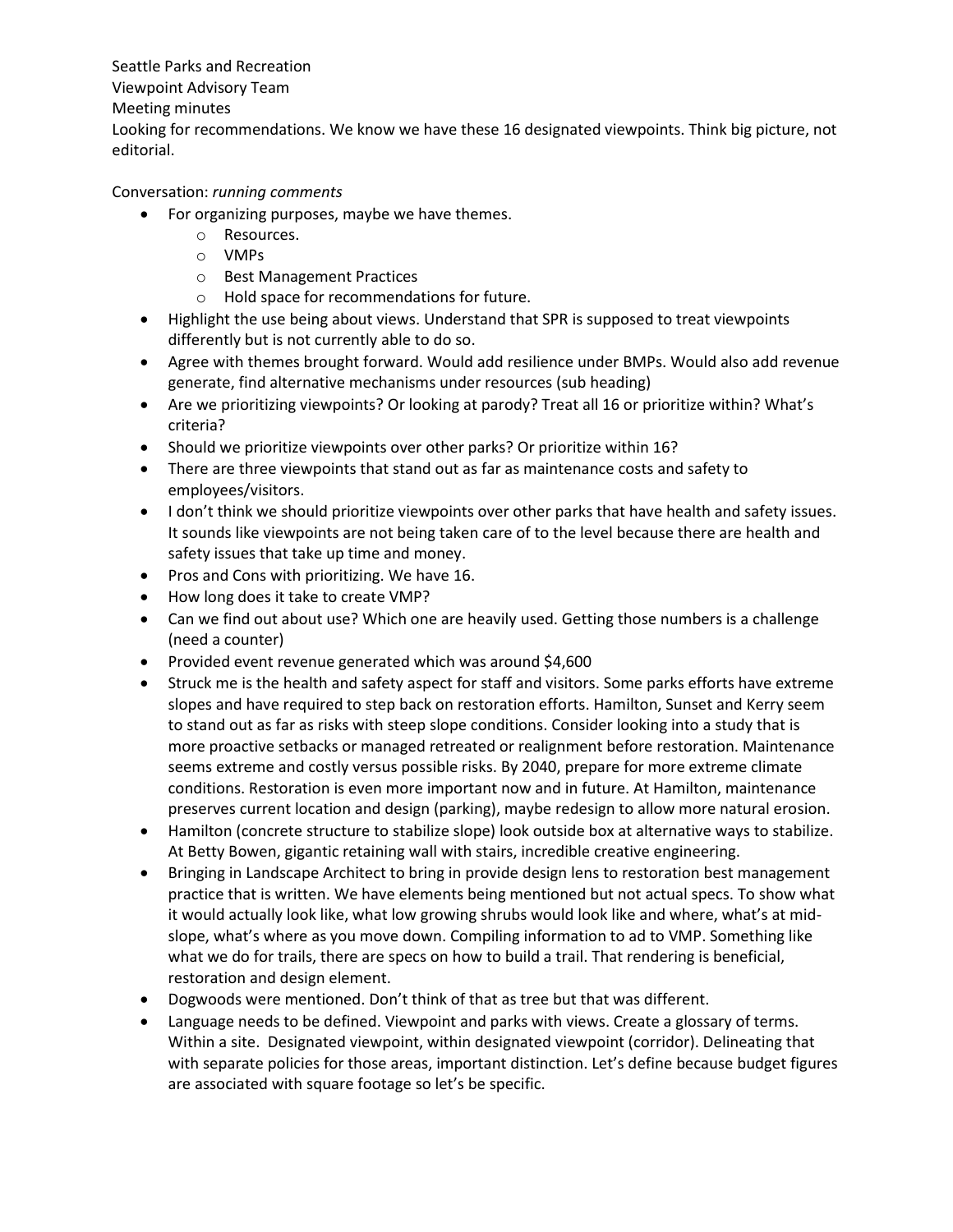#### Viewpoint Advisory Team

Meeting minutes

- Another term worth defining is portrait. Cut window into overgrowth. Keep hearing this term., narrow, define, eliminate term.
- Are these views so sacred that we could plant trees that can be part of view? Like view at Mt Baker that have trees growing that will be part of view? Is it an option to plant evergreens o something that can grow and be part of view? Is that an option? Or is the goal unobstructed view? In UFC, we are focused on maintaining viewshed, are there opportunities to plant trees (that could mitigate restoration/tree removal) in other areas like background, near street, or other? To retain tree canopy. Net neutral, if not gain. City has a 2-1 tree policy. Is replacement requiring on site? (need to verify).
- I feel comfortable at Sunset, planting tree on slope to help with stabilizing. Be open based on patterns and needs. Do planting in a way to still have experience view but with trees as part.
- Lots of works in 2005, has plant lists. Suggest utilizing and not recreating the wheel.
- In regard to revenue, encourage opportunities to examine model like City's EDI. Like looking at options that generate revenue somewhere and distribute equitably to support maintenance. P3 opportunities?
- Tour companies that have signature views of Seattle, and there are partnerships. Not talking about selling views, but maybe compensation for maintaining these perspectives. God idea but concern is about funding maintenance that may not continue. Desire for steady stream.
- Not fond of renaming but interested in contributions that could be funding, volunteering, etc.
- Funding and budget- restoration costs. Seven are blank. Is the reason that there are no restoration costs? Or do we not have data? A: safe to assume zero for restoration.
- Is there a sense, restoration costs and labor costs, is there a way to breakout regular costs and what is because of view specific maintenance? Difficult to disaggregate? What is added costs of having a park and having a park as a viewpoint?
- Restoration dollars are to get to maintenance standard.
- Cost wanted for restoration, maintenance. Maintenance heavier in first initial years then wane. Initial investment higher to enact and through establishment.
- Difficult to establish plants on steep slope, especially exposed steep slope. Acknowledge costs typical establishment costs, plus technical crews, etc.
- Do we apply a level of restoration? If there's a cost, what is return on investment? Is it tangible?
- Initial investment needed but need ideal process. Likely expensive but we need to do this right. And do it right the first time. Let's lay out the ideal process and maybe it does need to be phased in sites and it takes five years to get started, or ten. Only one level that is acceptable.
- Agree. These sites are worth it.
- Knowing we don't have pot of gold to do this restoration unilaterally, maybe investment is phased in because f funds. We then have years of return with smaller maintenance.
- Charge is to come up with plan. Can then advocate with funding.
- Thinks restoration figures are low, an underestimate so want to verify. Again, do it right and needs to be resources.
- Phasing could be part of plan, recommendation.
- Estimate based on square footage which is based on view corridor. Need to have universal understanding of what we are taking about and funding estimates are aligned with recommended action.
- Should there be a line of demarcation (of view)? If so, we are putting a value on viewpoints. If we are doing that, doesn't it mean we are prioritizing viewpoints?
- We are prioritizing the nine that need restoration work.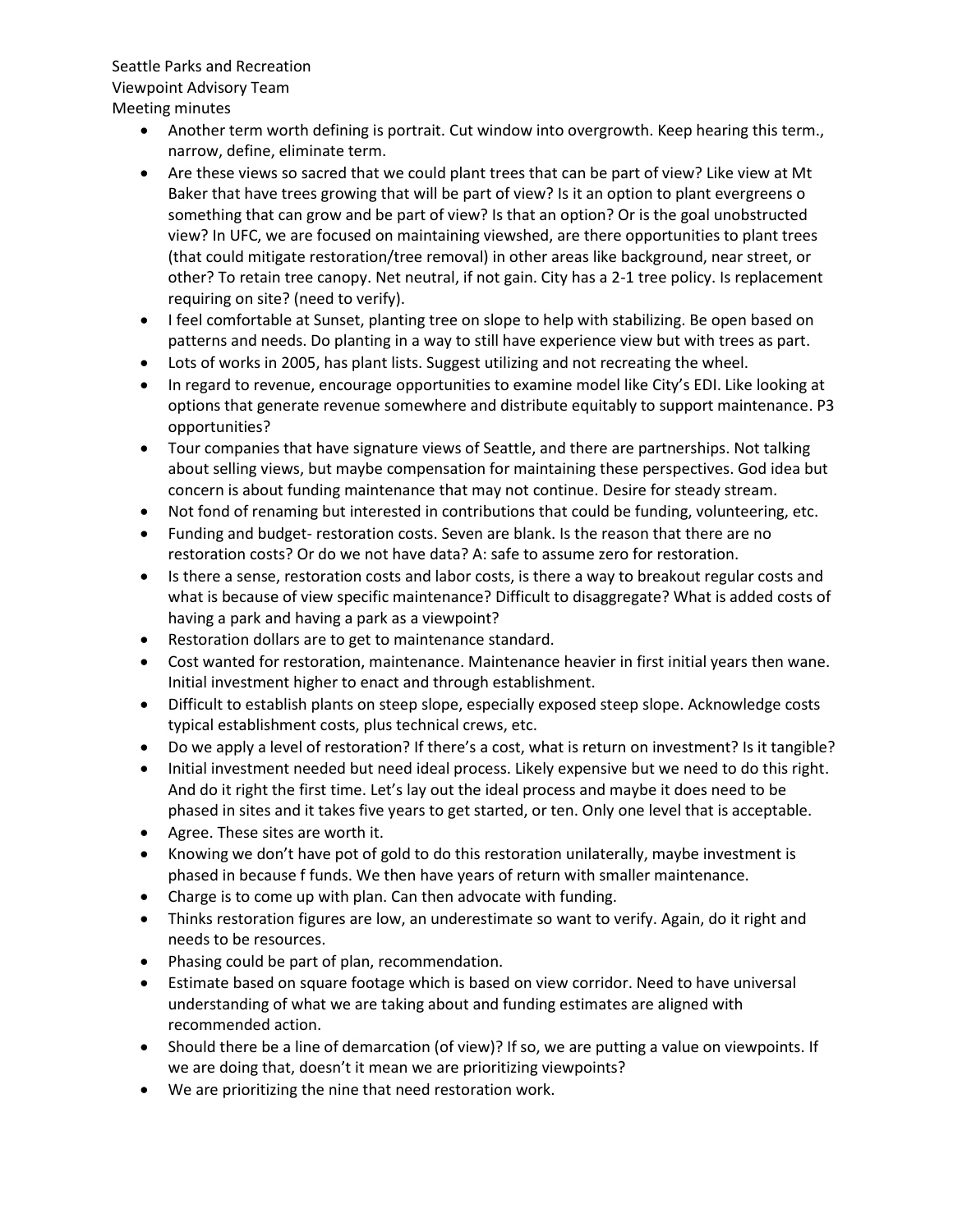Seattle Parks and Recreation Viewpoint Advisory Team

Meeting minutes

- There's also added or multiple needs. Appeal is double benefit, to meet other goals, like overlap with GSP efforts and goals.
- Trying to separate myself from other piece of competing needs (like swimming pool). I am not saying that this is a cost priority for other needs.
- Make sure what we are stating in policy can work for all viewpoints. These 16 are dissimilar. In theory, there may be additional viewpoints, so policy needs to be responsive to that diversity and those unknowns. Think about ideas of prioritizing and costs, need to be cross all viewpoints.
- Don't want any potential new money that's required for viewpoint that doesn't need restoration to get lost. We are still talking about those.

If we are to summarize, and without putting priority on 16, and if we are to have parody, we need to have some work done.

- We decided we are going to focus on 16 because they were designated. It is another conversation about the others. Is that conversation going to happen? Is it part of next conversation?
- Maybe a way to handle that is to say that future process could talk about new designations. And include removal of designation. State a process for adding/removing, especially those that are highly expensive (per use).
- Should we ask staff for draft VMP for remainder? We have three of nine. Do we want reports on viewpoints we may or may not be recommending? Should we ask for remaining reports? 7/16 don't need VMPs. Do we want remaining six report? If there's no costs associated with restoration costs, do we not have VMPs? (Do we call them Viewpoint Management Plans?)
- Mt Baker has no restoration costs but has maintenance costs. Doesn't feel figures are maintaining view. Don't jump to conclusion on blank spots.
- Interesting to explore policy that is more extreme management based off evaluation of safety considerations and in response to climate change. Second that. Safety is the main driver for deciding if it continues remains a viewpoint.
- Is that a standard? Or should it become a standard? Open for consideration.

Q for KN: Do you feel there are contradictions within what you are capturing?

A: Initial thoughts are validating and on point. You ultimately want a policy and a tool that provides a clear understanding. The VMPs seems a logical roadmap, a document where policies are captured and assists with decision-making. It captures standards, values, principles, and again, policies. The comments and thoughts build upon that for clarity sake. So, nothing seems or feel like a red flag.

Might not have a draft policy but the next meeting but could easily have a framework, with principles and themes, that lay the foundation-- the necessities for next steps.

Not reinventing wheel, but changing or updating. Refining definition of viewpoint. Criteria over elements. Possible Part 2 conversation, if recommended.

Public Comment:

• Thank you for having this discussion. Representing Ursula Judkins which has a signature view. 690 feet of view of which 80% is blocked by vegetation. Potentially unparalleled view of Seattle. It is iconic. In 2008, got involved with Friends of Ursula Judkins, received community grants. Worked to